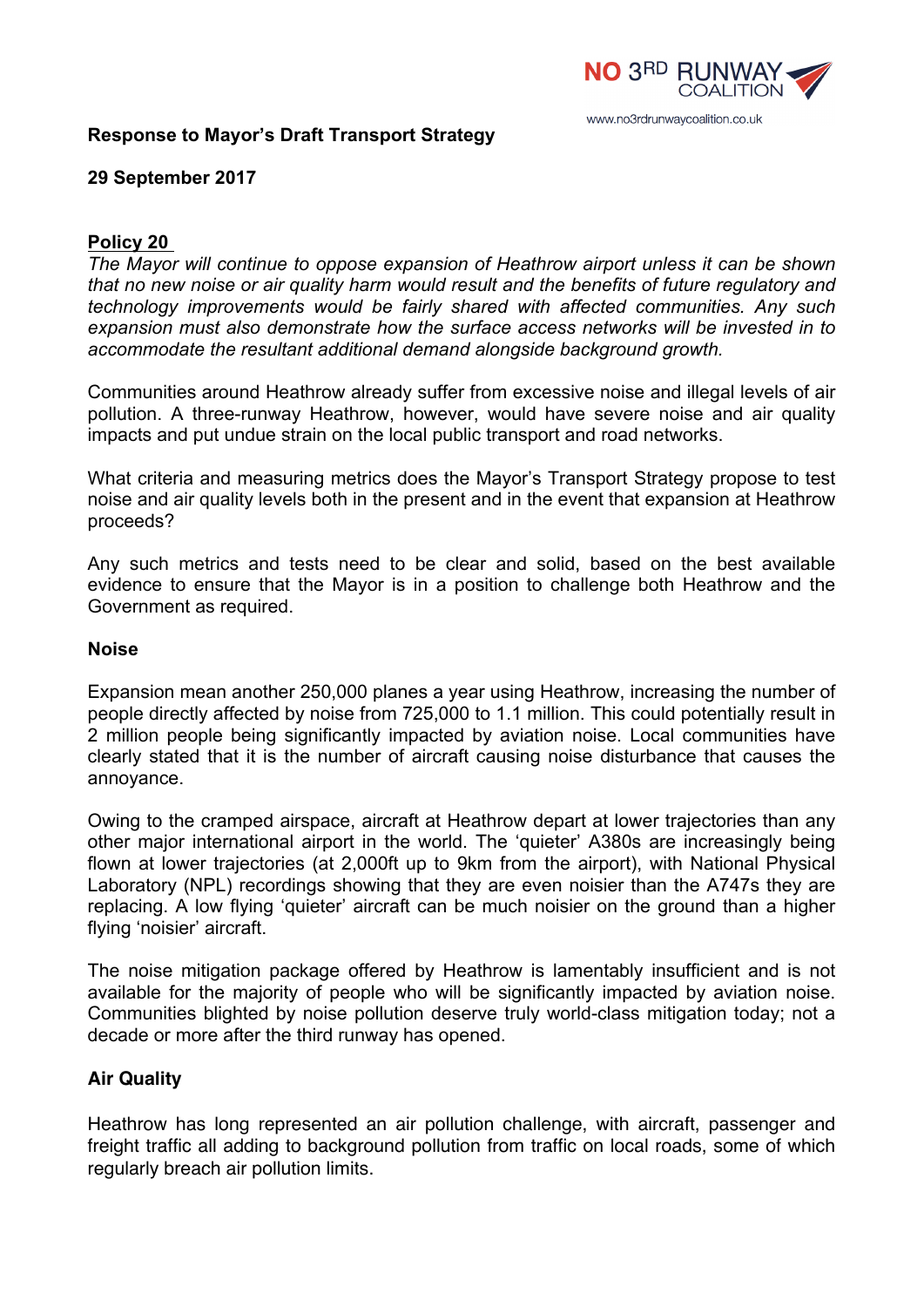

It's beyond doubt that expansion would worsen pollution compared with a no-expansion future. Analysis by the Airports Commission (2014) found that by 2030:

- The scheme would increase emissions of nitrogen oxides by 26% above the 'do minimum' two-runway scenario predominantly as a result of increased aircraft emissions;
- Expected exceedences of the National Emissions Ceiling Directive (NECD) limits for both NOx and particulate matter would be exacerbated by expansion. The UK has so far been compliant with the NECD but current projections suggest future breaches are likely.

A third runway at Heathrow will result in at least 250,000 more planes using the airport. It seems likely that the only way not to exceed legal limits on air pollution will be to limit the number of planes using the third runway.

On current projections, the Mayor's 2025 target to reduce CO2 emissions will not be met. Further action to help meet the targets and reduce reliance on fossil fuels is therefore a critical issue for the Transport Strategy and will only be undermined by any expansion at Heathrow.

# **Conclusion**

The Coalition is supportive of the Mayor's position to stand on a clear anti expansion platform in the Mayoral Election. Both the Mayoral and General Elections demonstrated that Londoners and London politicians are unequivocally opposed to expansion at Heathrow. However, as presently worded, Policy 20 inadvertently introduces ambiguity into the Mayor's position, which could be exploited to Londoners' disadvantage in the future.

Supporters of Heathrow expansion could use the qualification to the first sentence of Policy 20 ("...*unless it can be shown that no new noise or air quality harm would result and the benefits of future regulatory and technology improvements would be fairly shared with affected communities…")* to argue that the noise pollution and deterioration in air quality resulting from expansion do not amount to "new harm". The Coalition is convinced that laying London open to this possibility is not the intention of the proposed policy and that clearer language would avoid this risk.

The Coalition therefore suggest that:

**a)** Policy 20 be reworded to state simply:

*"The Mayor will continue to oppose expansion of Heathrow Airport."*

**b)** Additional points should be included in a new policy and along the lines of the suggested wording below:

*"*"*Should Heathrow be expanded, despite the best interests of the Londoners, acceptable and effective limitations on aircraft noise exposure and air*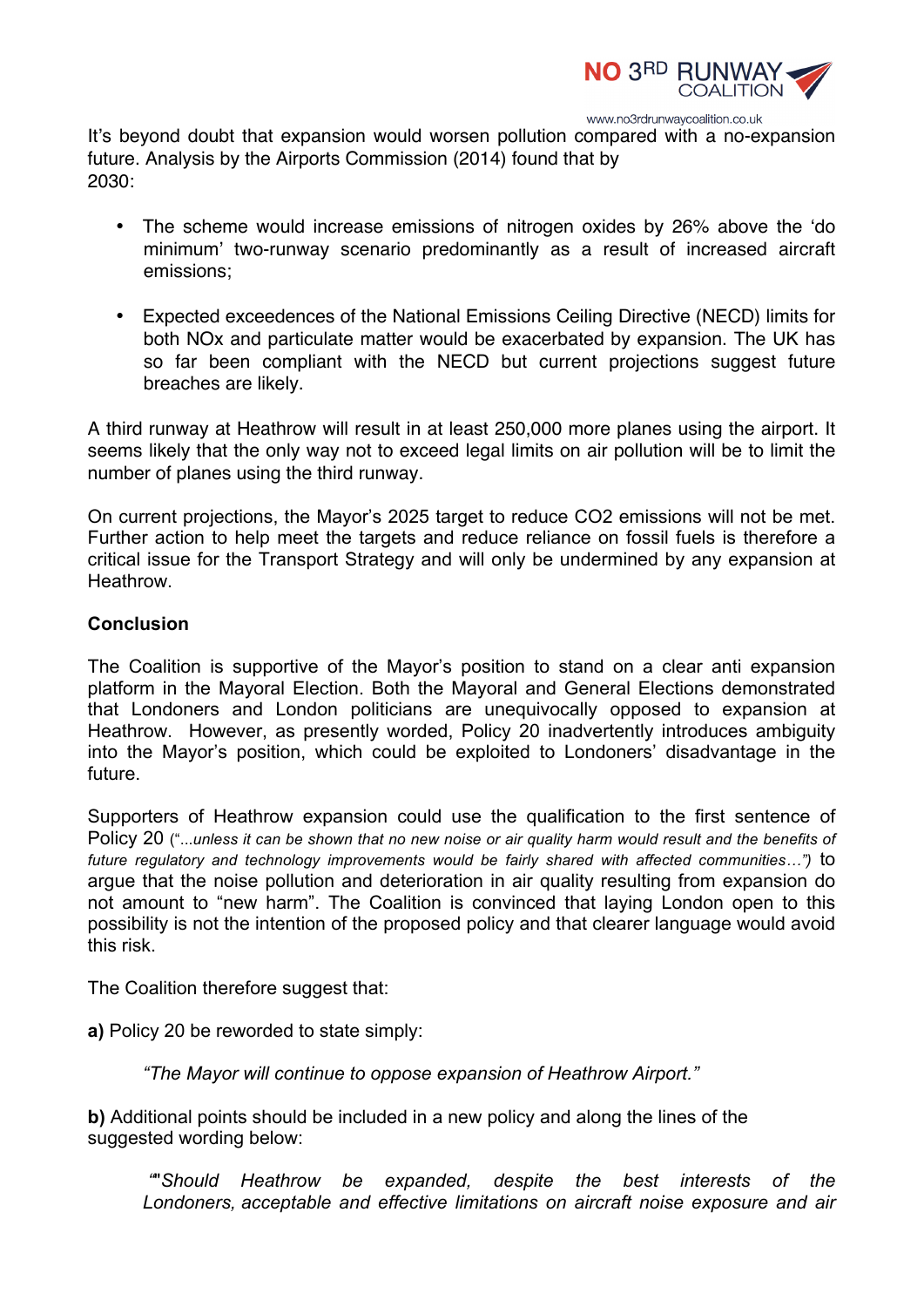

www.no3rdrunwaycoalition.co.uk *pollution must be a condition of expansion. Furthermore, the benefits of any future regulatory and technology improvements should be fairly shared with affected communities. Any such expansion must also demonstrate how the surface access networks will be invested in to accommodate the resultant additional demand alongside background growth. Any contribution from taxpayers must be made explicit before any expansion is approved"*

#### **Proposal 96**

*The Mayor will seek a commitment from Government to fund and deliver within an appropriate timescale the extensive transport measures required to support the expansion of Heathrow.*

It is still unclear what the cost of the road and rail infrastructure needed to serve a third runway will be and who will pay for it. The Airports Commission put the cost at £5-£6bn. The DfT has said that at least £3.5bn will be required, whilst TfL estimates the cost could be as high as £18bn. Heathrow told the Environmental Audit Committee that it would contribute only £1.1bn leading to questions about the size of the contribution that will be required from taxpayers.

Crucially the arrival of Crossrail and the eventual upgrade of the Piccadilly Line have been designed to support the population growth of London, not the expansion of Heathrow airport.

In addition, two proposed rail improvements; Western Rail Access and Southern Rail Access, assumed to take place have currently no Government commitment or funding to ensure their delivery.

It is worth noting that money has run out for Network Rail, because costs for schemes like Great Western electrification have gone through the roof, and completion has slipped – so the available funding for enhancements in CP6 (2019 – 2024) is being swallowed up by work that should have been completed earlier. This means that there is little chance of funding for either scheme coming from Network Rail before 2025; the date by which expansion is supposed to have been completed.

An expanded Heathrow would result in 175,000 additional daily trips on local transport networks. Heathrow's aspiration is that there is no net increase in passenger and staff highway trips. Yet this would require a public transport mode share of 65% - something that no airport in the world has achieved.

The Airports Commission found that to deliver no increase in airport related traffic, a road user-charging scheme (at around £40) would be required around the airport. This would be in addition to existing London congestion charging schemes.

Analysis by TfL shows that a third runway would result in increased delays at junctions and average speeds becoming slower on the local road network.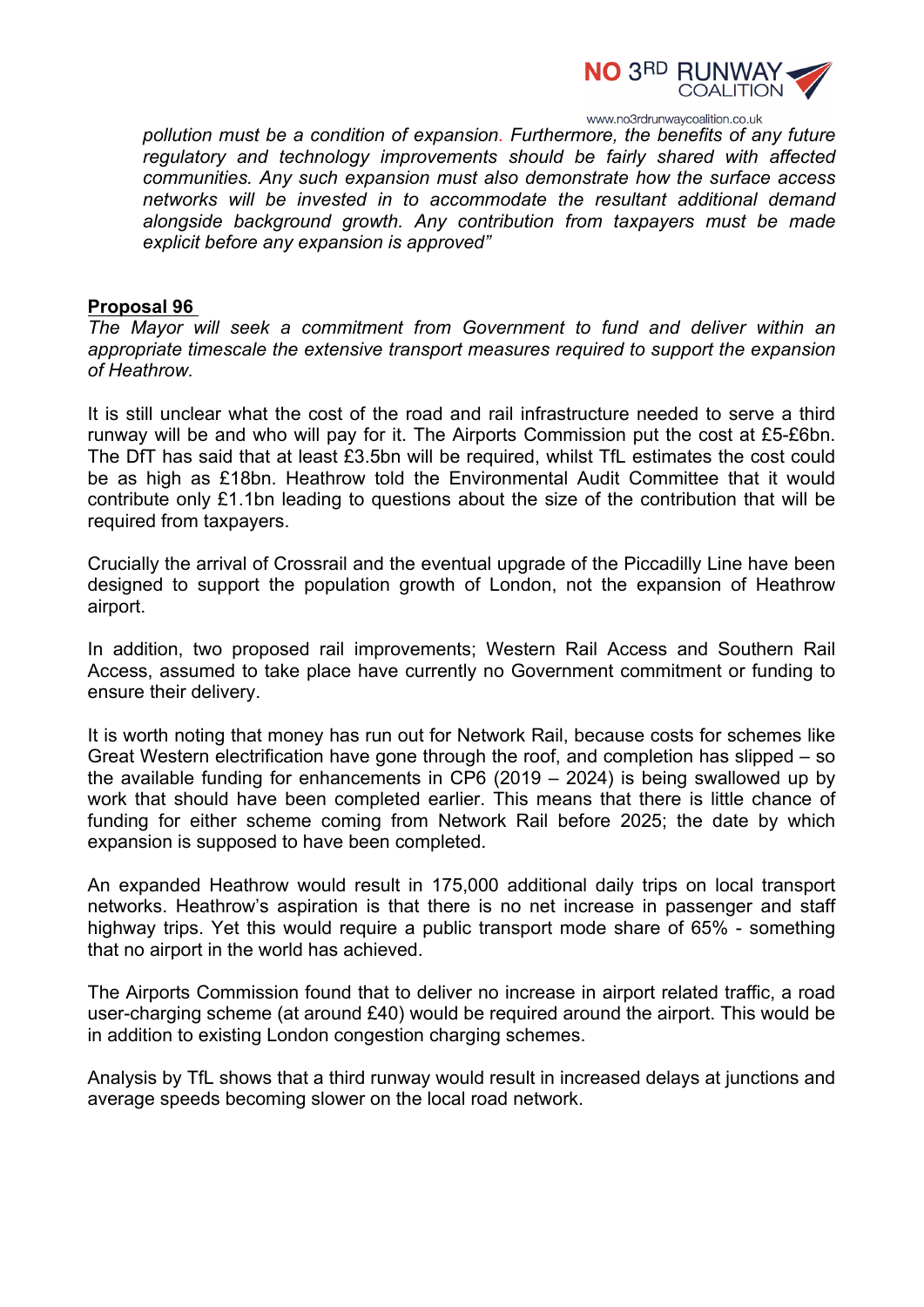

**Part 2**

**For all buses to be zero emission by 2037, for all new road vehicles driven in London to be zero emission by 2040, and for London's entire transport system to be zero emission by 2050.**

# • Strongly agree

- Partially agree
- Neither agree nor disagree
- Partially disagree
- Strongly disagree
- No opinion

**Comment?**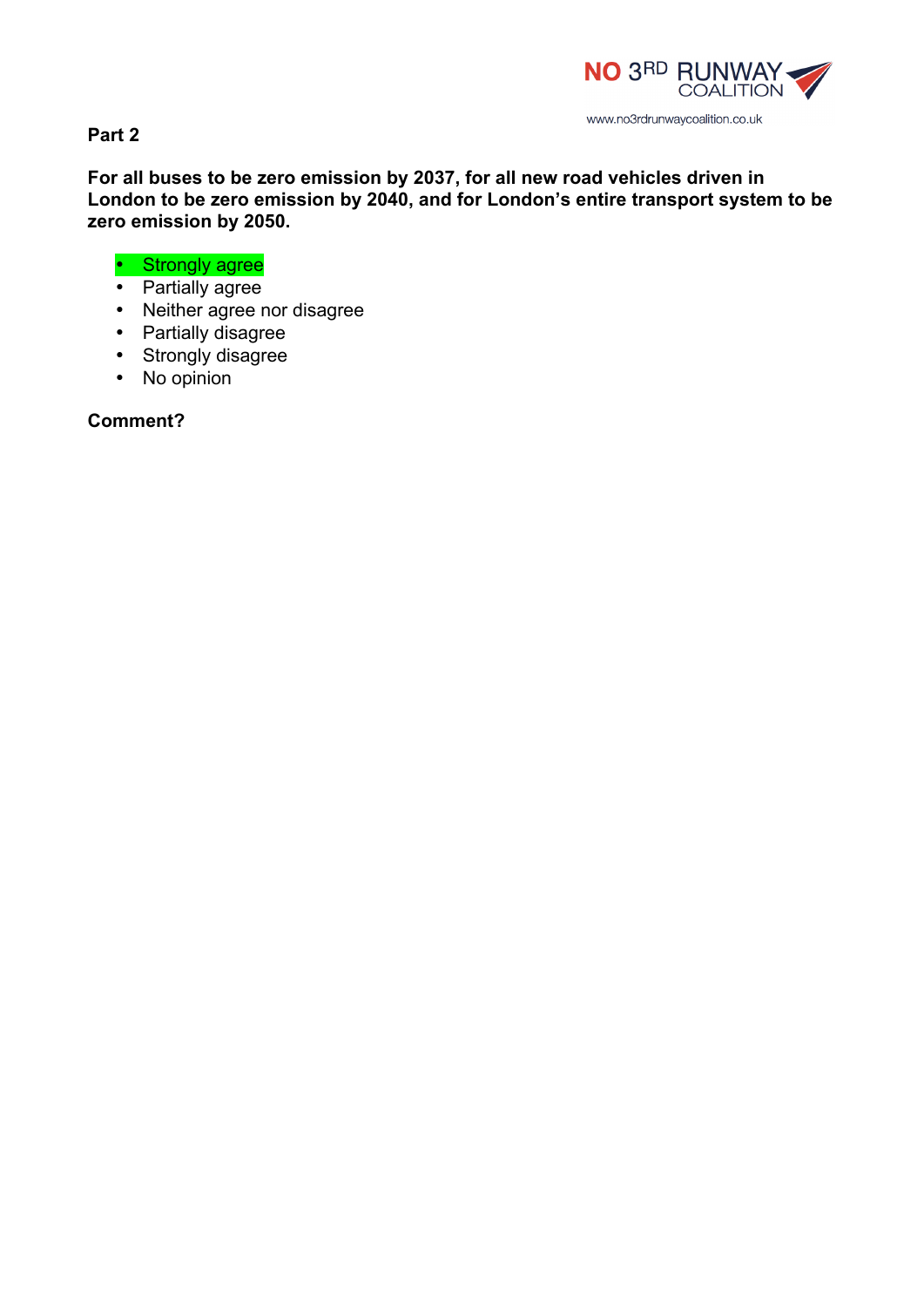

# **8). Proposals 18 and 19 set out the Mayor's proposed approach to road user charging (see pages 81 to 83).**

# **Proposal 18**

The Mayor, through TfL, will keep existing and planned road user charging schemes, including the Congestion Charge, Low Emission Zone, Ultra Low Emission Zone and the Silvertown Tunnel schemes, under review to ensure they prove effective in furthering or delivering the policies and proposals of this strategy.

# **Proposal 19**

The Mayor will give consideration to the development of the next generation of road user charging systems. These could replace schemes such as the Congestion Charge, Low Emission Zone and Ultra Low Emission Zone. More sophisticated road user charging and/or workplace parking levy schemes could be used to contribute to the achievement of the policies and proposals in this strategy, including mode share, road danger reduction and environmental objectives, and to help reduce congestion on the road network and support efficient traffic movement. In doing so, the Mayor will consider the appropriate technology for any future schemes, and the potential for a future scheme that reflects distance, time, emissions, road danger and other factors in an integrated way.

# **To what extent do you agree or disagree with the proposed approach to road user charging?**

- Strongly agree
- Partially agree
- Neither agree nor disagree
- Partially disagree
- Strongly disagree
- No opinion

# **Comment?**

The Airports Commission found that to deliver no increase in airport related traffic, a road user-charging scheme (at around £40) would be required around the airport. This would be in addition to existing London congestion charging schemes.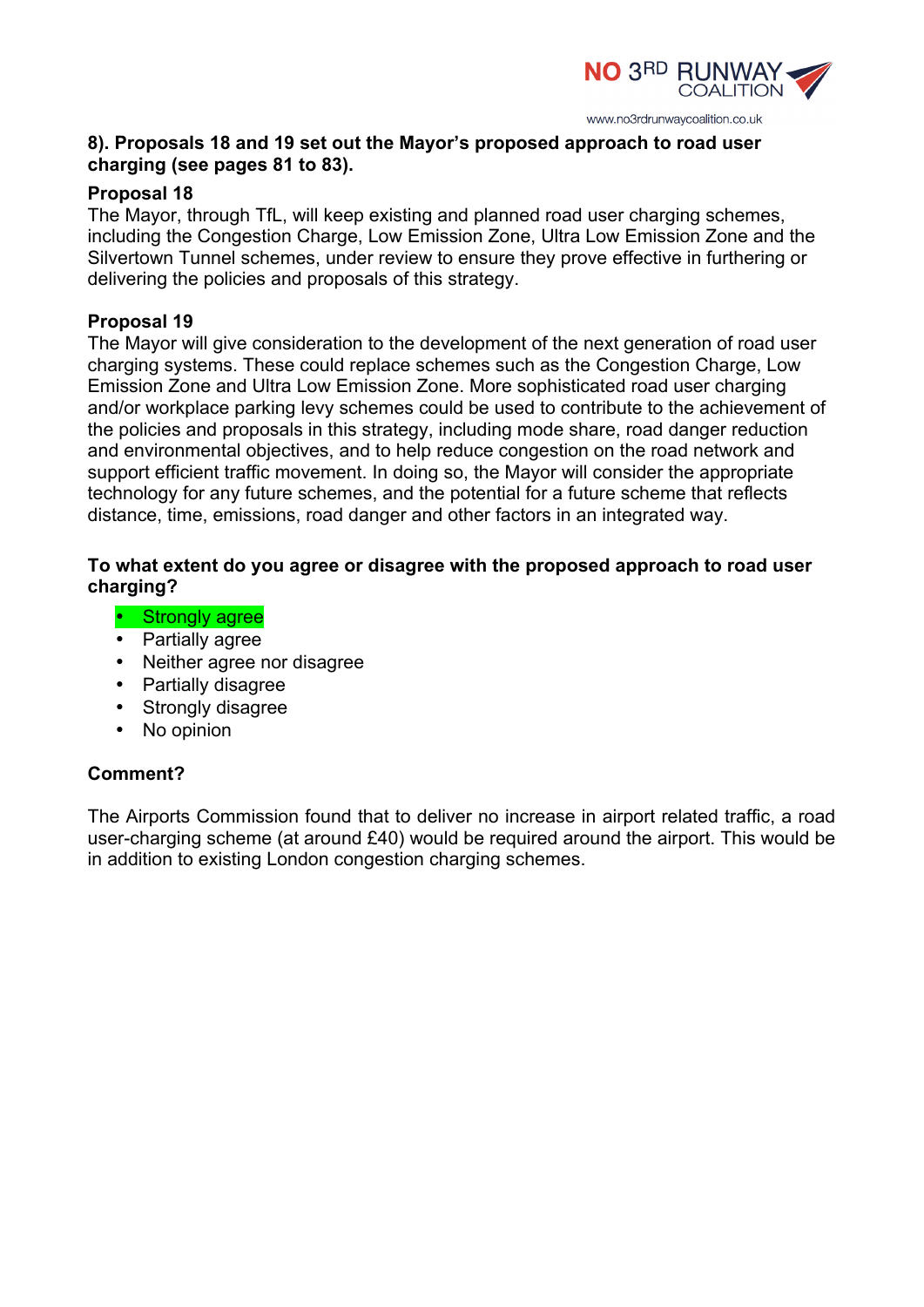

**10). Policies 5 and 6 and proposals 22-40 set out the Mayor's draft plans to reduce emissions from road and rail transport, and other sources, to help London become a zero carbon city (see pages 86 to 103).** 

# **Policy 5**

The Mayor, through TfL and working with the boroughs, will take action to reduce emissions – in particular diesel emissions – from vehicles on London's streets, to improve air quality and support London reaching compliance with UK and EU legal limits as soon as possible. Measures will include retrofitting vehicles with equipment to reduce emissions, promoting electrification, road charging, the imposition of parking charges/levies, responsible procurement, the making of traffic restrictions/regulations and local actions.

# **Policy 6**

The Mayor, through TfL and the boroughs, and working with other transport providers, will seek to make London's transport network zero carbon by 2050, which will also deliver further improvements in air quality, by transforming London's streets and transport infrastructure so as to enable zero emission operation, and by supporting and accelerating the uptake of ultra-low and zero emission technologies.

### **Proposal 25**

The Mayor, through TfL and the boroughs, will tackle pollution in local air quality hotspots and at sensitive locations (such as around schools) including through the Mayor's Air Quality Fund and other funding.

# **To what extent do you agree or disagree that these plans would help London become a zero carbon city?**

- Strongly agree
- Partially agree
- Neither agree nor disagree
- Partially disagree
- Strongly disagree
- No opinion

### **Comment?**

Any expansion at Heathrow risks seriously undermining the multiple policy initiatives (particularly Policy 5 and Policy 6) proposed in the draft strategy to enable London to become a zero carbon city by 2050.

If expansion takes place, emissions from aviation would constitute around 25% of total UK emissions by 2050. This will require significant reductions and restrictions in other sectors of the economy, including the complete decarbonisation of the transport.

If flights numbers grow as predicted at all UK airports, the targets could only be met if demand were deliberately restricted through a carbon tax or a tough emissions trading scheme with a carbon price of over £600 per tonne. Neither policy initiative is on the horizon.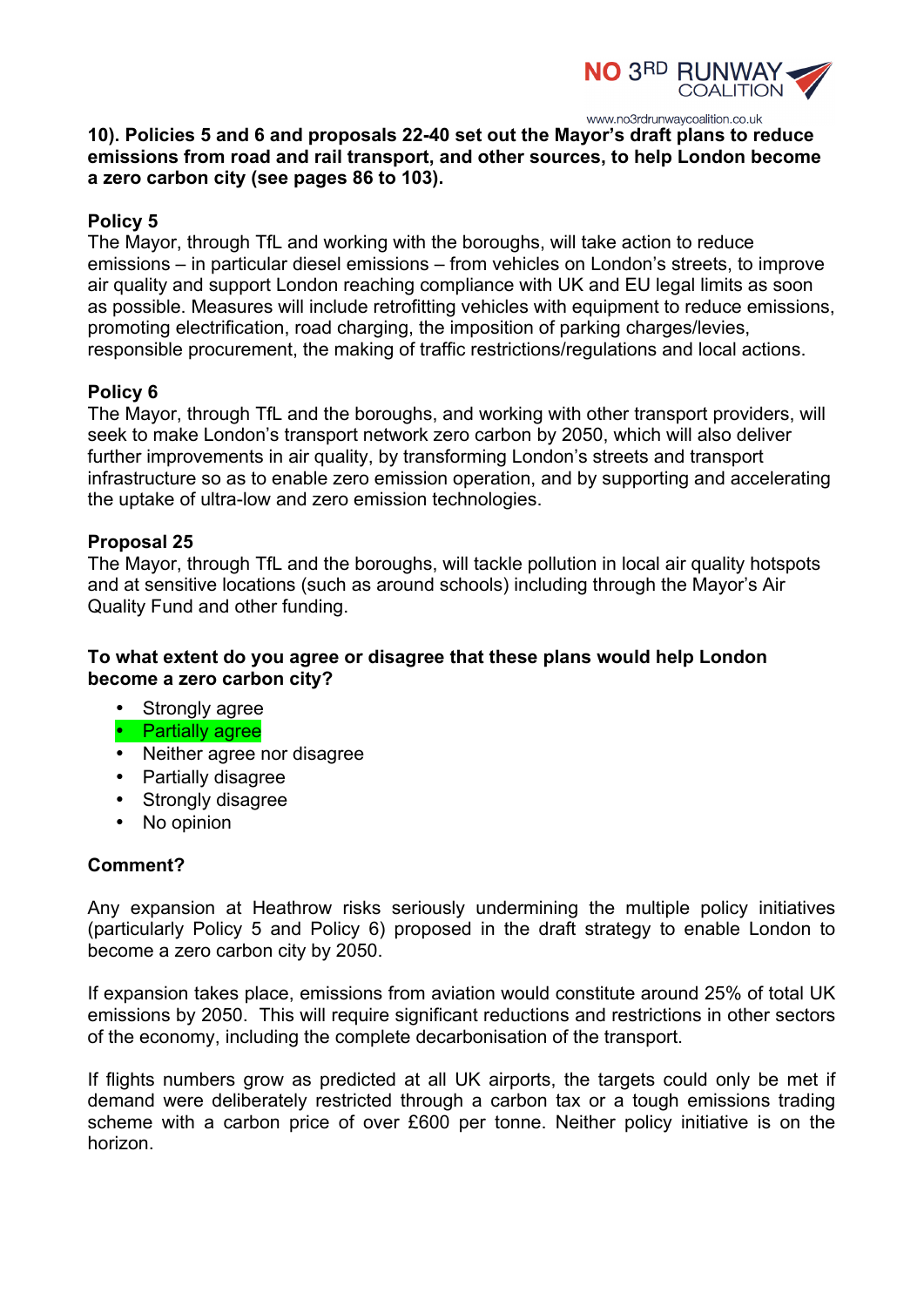

The CCC has said that allowing aviation emissions to overshoot the limit (as would be inevitable with a new runway) would imply other sectors making cuts beyond the limit of what is feasible.

The areas around Heathrow are indeed a local air quality hotspot and the Coalition welcomes Proposal 25 to provide additional funding for communities and in particular local schools.